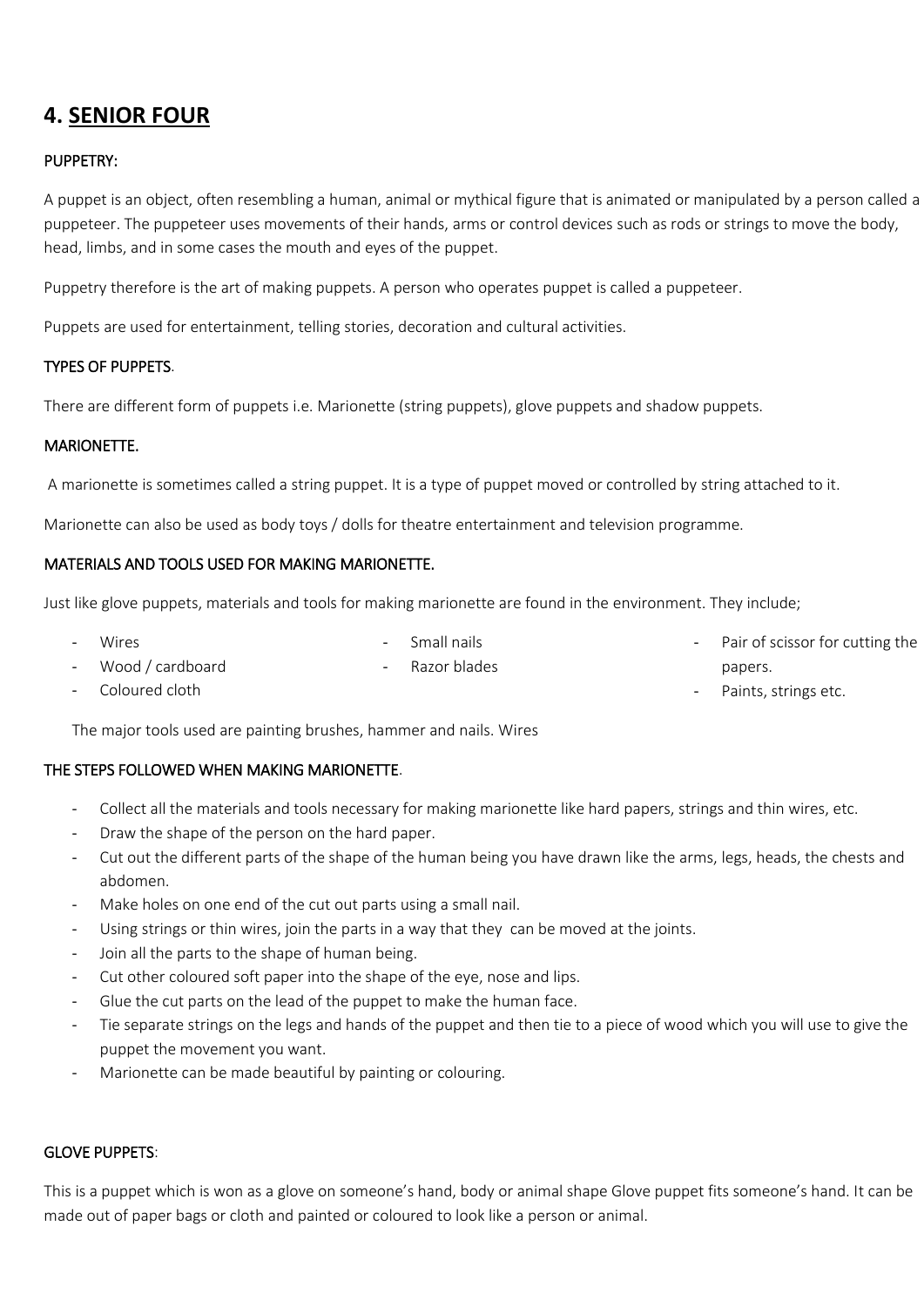The common materials used for making glove puppets are;

- Papers Wood
- Tennis balls **and Seeds** and Seeds
- Old stockings The Columb Glue, etc
- Threads The only tool used is the needle.
- Old clothes

# THE PROCEDURE OF MAKING GLOVE PUPPETS.

- Collect all the necessary materials and tools.
- Roll the old pieces of cloth together to make a ball.
- Push the ball into the old shock. Push up to the end to make the shape of the head.
- Tie a string where the ball stops to make the neck.
- Cut two pieces of cloth to make shapes of ears and glue them onto the head.
- Glue some seeds on the head to make eye and nose.
- Glue some white seeds like maize to make the teeth.
- Finally glue some seed pods to make lips.

#### Note:

Glove puppets can be decorated to make it look beautiful by painting, gluing, sewing coloured pieces of clothes.

#### SHADOW PUPPETS.

Shadow puppet is the type of puppet where the puppet and puppeteer are not seen. The shadow of the puppet is reflected on the wall or screen using a light source.

#### LEATHER WORK.

Leather crafting or simply leather craft is the practice of making leather into craft objects or work of art, using shaping techniques, coloring techniques or both.

Leather on the other hand is a material made from hides and skins of animals by removing flesh, hair and tanning to render it soft and flexible when dry.

#### MATERIALS AND TOOLS USED IN LEATHER WORK.

Leather crafting needs only two major materials I.e.

Hides and skins and other materials include; threads, glue, dyes and stains, water.

However, there are very many tools used for different purposes in leather work which include;

- Ruler

Wood stamp

Work board

- Knife

Rotary punch

- Ruffling
	- Raw hide mallet.
- Grooving and edging tools.
- Stitching tools.
- Thong.

- Divider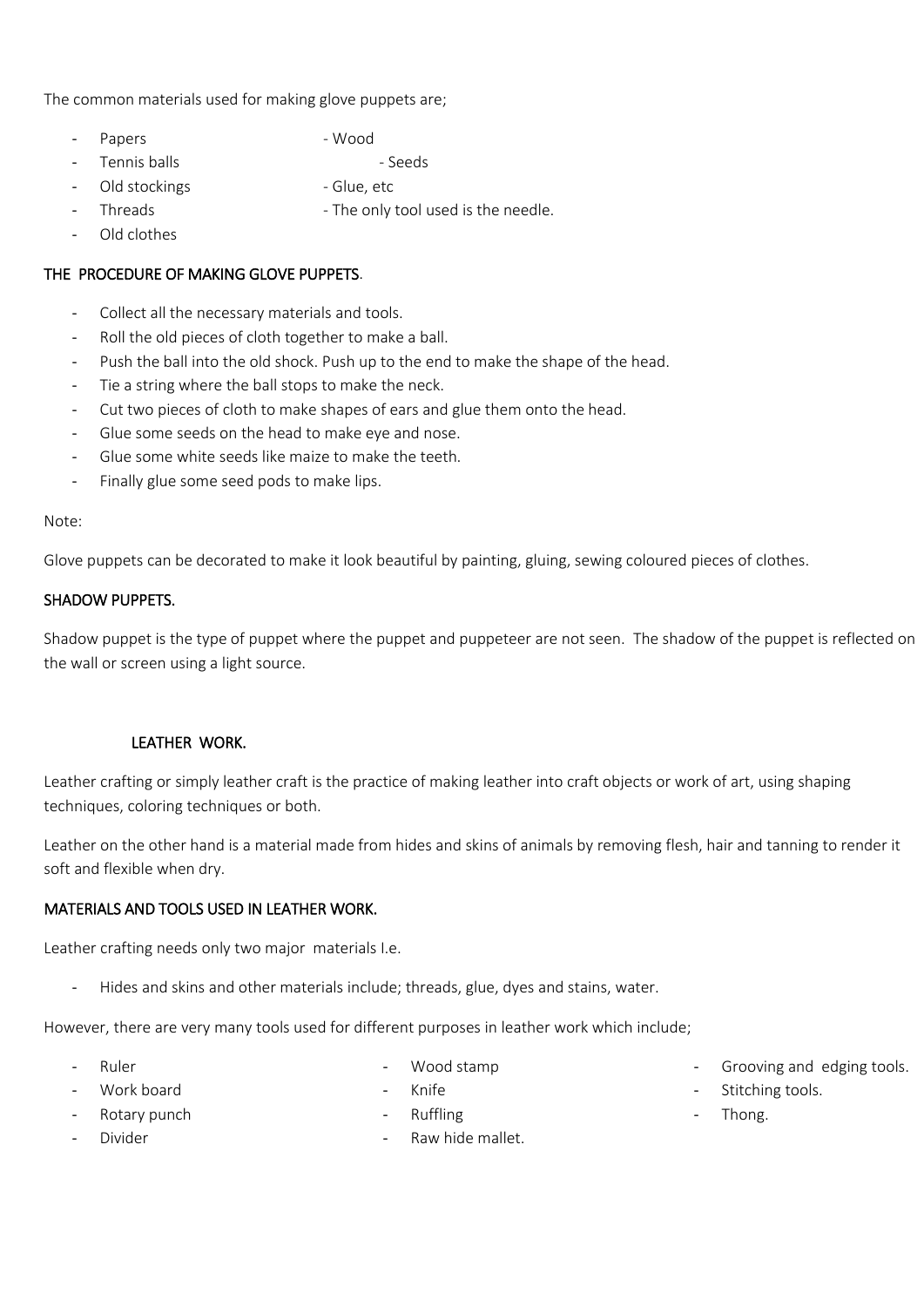#### LEATHER PROCESSING.

Leather processing is the art of changing skins and hides from its original raw material to leather.

Skinning; this is the removal of the outer protective covering of hides and skins.

This should be done carefully to avoid cutting through and making damages.

Washing; this is done to remove blood stains, dirt and other impurities.

Liming; this is the soaking of skins in lime to soften it and loosen the hair.

De- haring and flashing; this is the process of scrapping the hair off the skin and removal of unwanted flesh.

Cleaning bath; this is the stage where the skin is soaked in a solution of chemical to neutralize traces of lime and any other impurities.

Re – washing; this is the second washing for a thorough cleaning by use of fibrous brush that marks the end of cleaning process.

Cunning (tanning); this is the process of soaking hides and skins in a chemical substance called tannin or chromium in a large container for some time until the tanned material gained a stable state.

Drying and compressing; after cunning, the skin become spongy. During drying and compressing, it is aired in a drying room with free circulation of air and temperature. When it is partly dry, skin is passed through rollers to compress and give it firmness of texture.

Finishing; this is the process where leather is given an artificial grain. A cow hide may de given the grain of the reptile skin. Such leather is referred to as corrected gained leather.

Dyeing leather dyeing usually involves the use of spirit- or alcohol based dyes where alcohol quickly gets absorbed into moistened leather, carrying the pigment deep into the surface.

#### TECHNIQUES USED FOR DECORATION LEATHER.

There are several techniques used for decorating leather. These include;

Stippling; this is the technique of leather decoration where patterns are created by the use of small dots to placed in different parts using a single point tool.

Malting; this technique is similar to stippling but differs in that tools with different points are used to place the dots that form the pattern.

Leather stamping; involves the use of shaped implements (stamps) to create an imprint onto a leather surface, often by striking the stamps with a mallet.

Commercial stamps are available in various designs, typically geometric or representative of animals. Most stamping is performed on vegetable tanned leather that has been dampened with water, as the water makes the leather softer and able to be compressed by the design being presses or stamped into it using a press. After the leather has been stamped, the design strays on the leather as it dries out, but it can fade if the leather becomes wet and it flexed. To make the impressions last longer, the leather is conditioned with oils and fats to make it waterproof and prevent the fibers from deforming.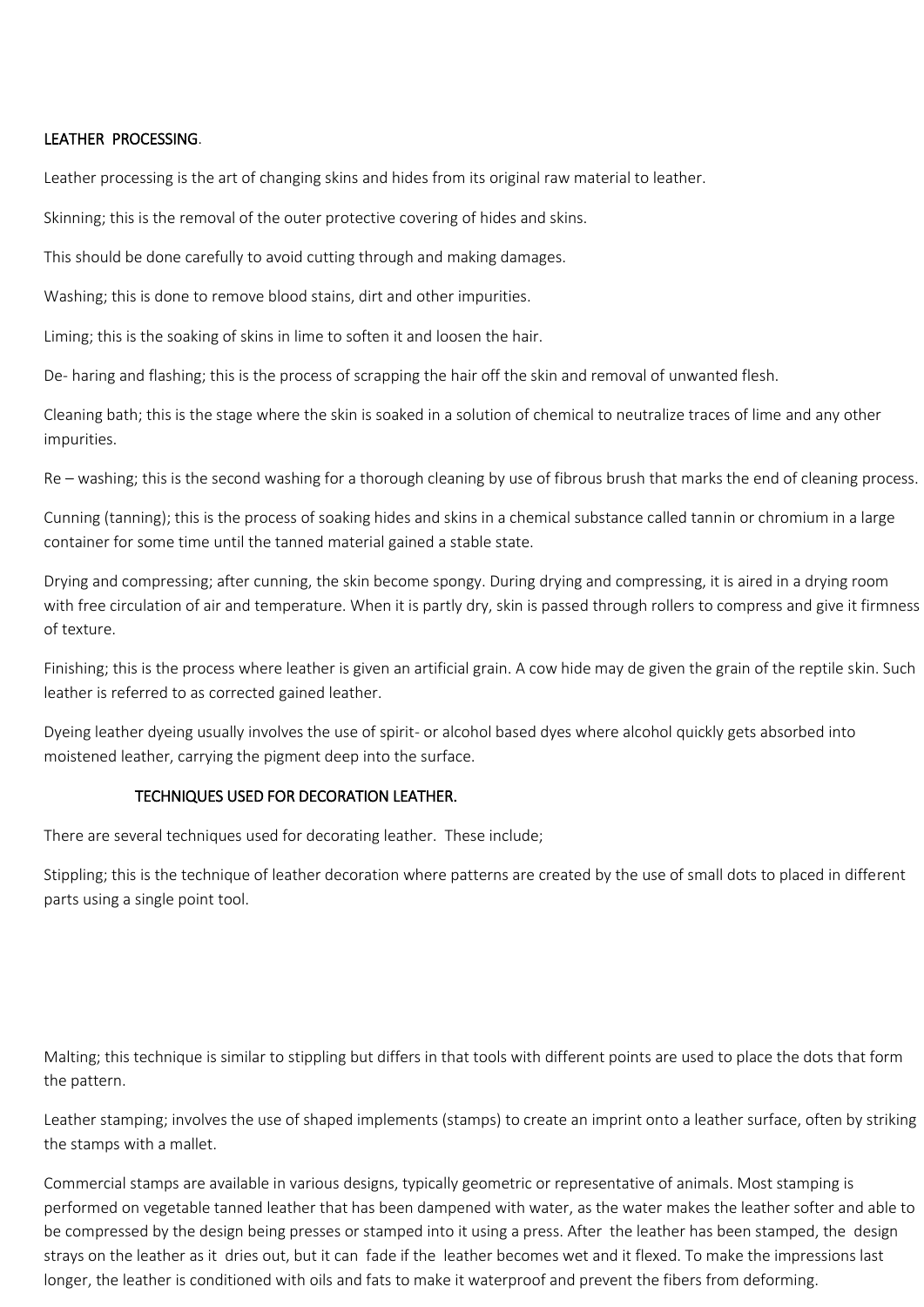Modeling; this is a decorative technique made by raising parts on the surface leather.

Embossing; this is a decorative technique made by raising parts of leather from underneath.

Tooling; this is a decorative technique made by pressing lines on the surface of leather.

### TYPES OF LEATHER

I. Ordinary leather: This produced from pelt which has processed.

2. Suedes: Are very soft leathers with soft finishes. They are popular for shoes, garments, bags, and hats.

3. Embossed leather: These are decorated with raised designs and can have many different types of designs.

4. Patent leather: These have a glassy and highly finished surfaces .they are common for bags, shoes, and dressing accessories.

5. Imitation leather: This leather can be made to resemble the skins of snakes, crocodiles etc. they are sometimes called plastic leather.

# THE USES OF LEATHER.

Leather crafting is used for making.

- Knife sheaths craft sandals
- Belts -garments
- Shoes -ornaments
- Bags -furniture
- Wallets masks
- Hats, etc.-shields

## INTRODUCTION TO ORNAMENTS.

Ornaments are objects that are worn to enhance the appearance of something. These objects can be plain or highly decorated.

Ornaments usually make something look more attractive and beautiful.

The word "Jewellery" is another term used for ornaments worn on the human body.

## MATERIALS AND TOOLS USED FOR MAKING ORNAMENTS.

Ornaments are made in a variety of different materials which include;

- Seeds of all shapes and sizes
- Pieces of wood plain or painted.
- **Bones**
- Horns which can be used for interesting bangles and beads.
- Feathers for ear  $-$  rings.
- **Shells**
- Reeds such as those used by the Turkana to make their collar necklaces.
- Bamboo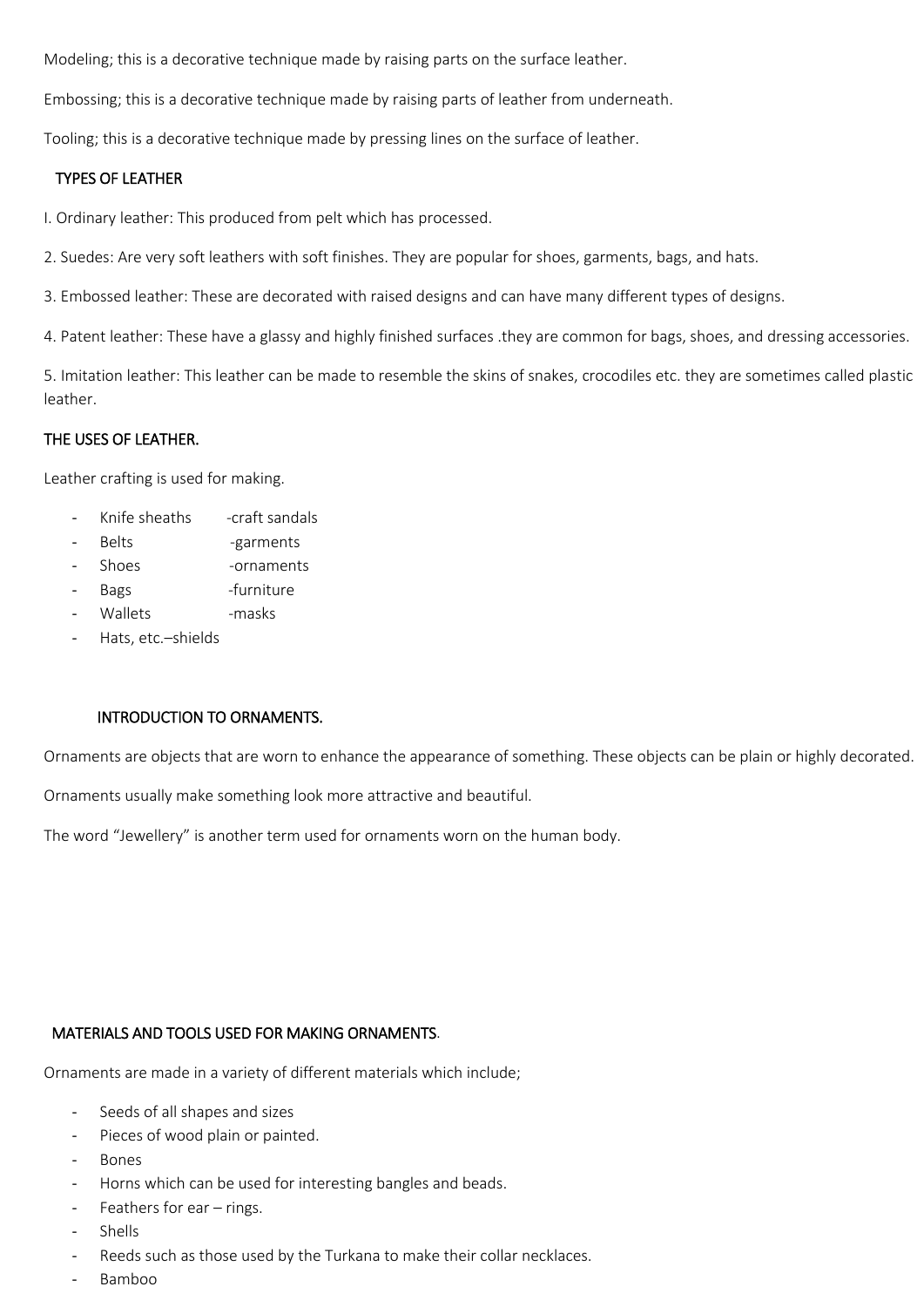- Scrap metal can be hammered into bangles, rings and necklaces.
- Papers
- Glue
- Beads
- Threads, etc.

## The major tools used include,

- **Scissors**
- Knives / cutters
- Pliers for metal and wire
- work.

- Needles

Hammer etc.

# THE TECHNIQUES OF MAKING ORNAMENTS.

These are various techniques and processes used in ornament – making. Each technique depends on the type of ornament being made and the materials to be used. They include;

Bead work; these include strung beads, strung and knotted beadwork, woven beadwork, stop stitch beadwork, etc. Beadwork is used by many African people to make interesting necklaces.

Bone jewellery; this involves the use of the bone which may be cut and shaped into any form and used as beads, bangles or used as part of the necklace. The bone can be incised with patterns or can be dyed orpainted.

Metal jewellery; copper, brass, scrap iron and aluminium can be cut and shaped to form jewellery.

Papier mache jewellery; newspapers or glossy magazines pictures can be used to make beads and other forms of ornaments. These shapes can be painted or varnished with bright colours.

## THE PROCESS OF MAKING STRUNG BEAD NECKLACE.

- Sketch your idea on the paper and colour it appropriately.
- Select the beads to be used.
- Using strong thread, such as polyester and fishing line, string the beads according to the design.
- Wax one end of the thread to make it easier to thread the beads or use a beading needle.
- Use a slip knot at one end of the thread to prevent the beads from slipping off.
- When threading is complete, release the slip knot and join the two ends of the thread and make a suitable knot.

# GLOSSY MAGAZINE PAPIER MACHE BEAD NECKLACE.

- Cut out different coloured pictures or plain coloured glossy paper from magazines. Tear them into strips.
- Rolls the glossy strip of paper round on a small stick or write forming the shape required and put glue at the end.
- Repeat the above step until you produce enough beads.
- Allow the beads to dry thoroughly and varnish them with clear varnish.
- String the beads into attractive necklace.

## SAMPLE QUESTIONS

- 1. (a) Define puppetry.
	- (b). Mention any two materials and two tools used in preparing puppets.
- 2. (a). What is a marionette?
	- (b). Describe the procedure of making a marionette.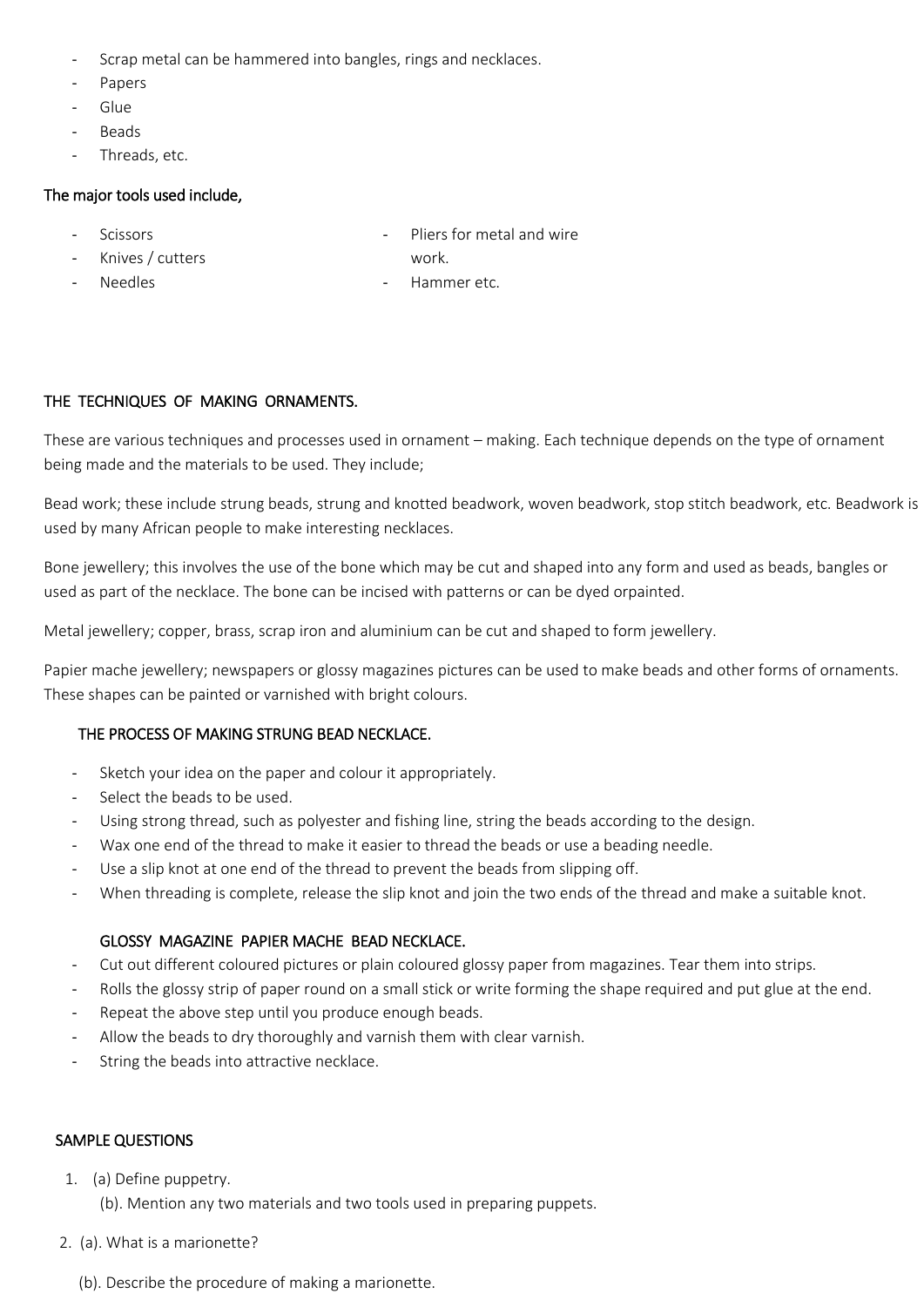# 3. (a). Define the term leather.

- (b). Outline two materials and two tools used in leather work.
- 4. (a). What is leather processing?
	- (b). Explain at least four methods processing leather.
- 5. Define the following terms used in leather work